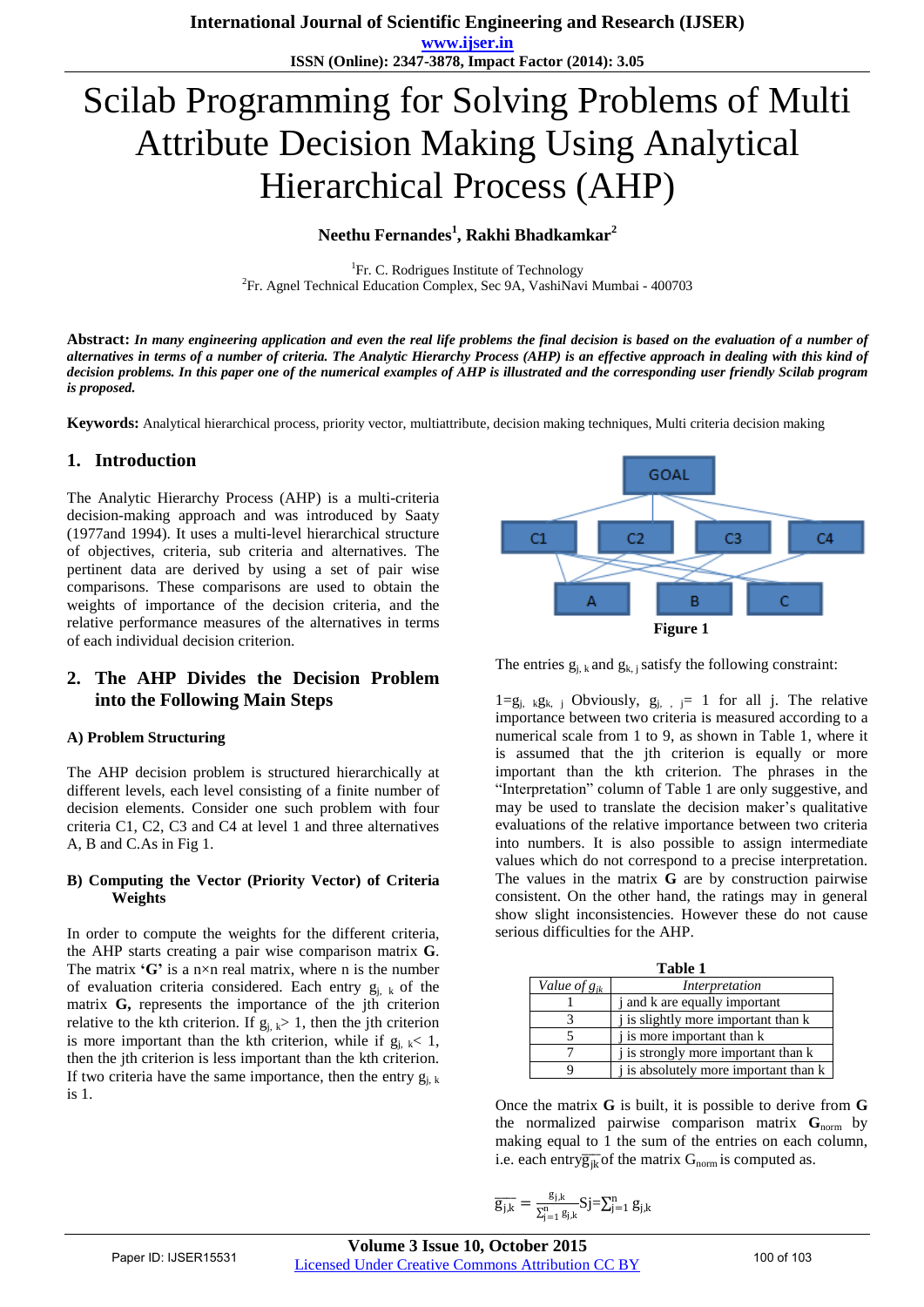## **International Journal of Scientific Engineering and Research (IJSER)**

**www.ijser.in**

**ISSN (Online): 2347-3878, Impact Factor (2014): 3.05**

Finally, the **w**(that is an n-dimensional column vector) is built by averaging the entries on each row of  $\mathbf{G}_{norm}$ ,

i.e.  $W_j = \frac{\sum_{j=1}^{m} \bar{g}_{j,i}}{n}$  $\frac{n^{(1, 1)}(n)}{n}$ . (priority vector)  $λ_{max} = w x S$  $CI=(\lambda_{\text{max}}-n)/n-1$ 

#### **C. Checking the Consistency of the Comparison Matrix:**

However, perfect consistency rarely occurs in practice. In the AHP the pairwise comparisons in a judgment matrix are considered to be adequately consistent if the corresponding consistency ratio (CR) is less than 10% (Saaty, 1980). The CR coefficient is calculated as follows. First the consistency index (CI) needs to be estimated. This is done by adding the columns in the judgment matrix and multiply the resulting vector S by the vector of priorities W (i.e., the approximated eigenvector) obtained earlier. This yields an approximation of the maximum eigenvalues, denoted by  $\lambda_{\text{max}}$ . Then, the CI value is calculated by using the formula:  $CI = (\lambda_{max} - n)/(n - 1)$ . Next the consistency ratio CR is obtained by the Random Consistency index (RI) as given in Table 2.

| Table 2: Random Consistency Index (KI |  |
|---------------------------------------|--|
|---------------------------------------|--|

|  |  |  | $\mathbb{R}$ I   0   0   0.58   0.9   1.12   1.24   1.32   1.41   1.45   1.49 |  |  |
|--|--|--|-------------------------------------------------------------------------------|--|--|

A perfectly consistent decision maker should always obtain CI=0, but small values of inconsistency may be tolerated. In particular, if CI/RI<0.1the inconsistencies are tolerable, and a reliable result may be expected from the AHP.

**Numerical Example:** Suppose that the three alternative computer systems need to be evaluated in terms of the four decision criteria: hardware expandability, hardware maintainability, finance availability and user friendly characteristic of the operating system.

Suppose the following is the judgment matrix when the three alternative configurations are examined in terms of the first criterion

| C1: Hardware<br>expandability | А            | B    | Priority<br>vector |
|-------------------------------|--------------|------|--------------------|
|                               |              |      | 0.7391             |
|                               | 1/6          |      | 0.1915             |
|                               | 1/8          | 1/4  | 0.0694             |
|                               | $29^{\circ}$ | 7.25 |                    |

#### **λmax=3.246 CI=0.123**

Judgment matrix when the three alternative configurations are examined in terms of the second criterion

| C <sub>2</sub> : Hardware<br>maintainability |        | B  | $\mathcal{C}_{\mathcal{C}}$ | Priority<br>vector |
|----------------------------------------------|--------|----|-----------------------------|--------------------|
|                                              |        |    | 1/5                         | 0.2504             |
|                                              |        |    |                             | 0.06               |
|                                              |        |    |                             | 0.6895             |
|                                              | 6.1428 | 16 | .325                        |                    |

**λmax=3.405 CI=0.2025** 

Judgment matrix when the three alternative configurations are examined in terms of the third criterion

| C3: Finance availability |     |      | Priority vector |
|--------------------------|-----|------|-----------------|
|                          |     |      | 0.7391          |
|                          | 1/8 | 1/4  | 0.0694          |
|                          | 1/6 |      | 0.1915          |
|                          |     | '.25 |                 |

**λmax=3.24 CI=0.12** 

Judgment matrix when the three alternative configurations are examined in terms of the four criterion

| C4: User friendly<br>characteristic |     | B | $\subset$ | Priority<br>vector |
|-------------------------------------|-----|---|-----------|--------------------|
|                                     |     |   |           | 0.665              |
|                                     |     |   | 1/3       | 0.1038             |
|                                     | 1/4 |   |           | 0.231              |
|                                     |     |   | 5.333     |                    |

#### **λmax=3.13 CI=0.065**

Judgment matrix for the case of comparing the importance of four decision criteria

| The four criteria | C <sub>1</sub> | C <sub>2</sub> | C <sub>3</sub> | C <sub>4</sub> | Priority |
|-------------------|----------------|----------------|----------------|----------------|----------|
|                   |                |                |                |                | vector   |
| $\mathsf{C}1$     |                |                |                |                | 0.5438   |
| $\mathcal{C}2$    | 1/5            |                | 1/3            |                | 0.1412   |
| C3                | 1/3            |                |                |                | 0.2656   |
| C <sub>4</sub>    | 1/7            | 1/5            | 1/6            |                | 0.0442   |
|                   | 1676           | 9.2            |                | 19             |          |

#### **λmax=4.245 CI=0.08166**

#### **Calculating the adjusted weight:**

Adjusted weight wrt to  $Ci(W_{adi})=Wi/\sum W_i$ 

Over all composite weight of the alternatives

|                               | <b>Criteri</b><br>a C1 | <b>Criteri</b><br>aC2 | <b>Criteri</b><br>aC3 | <b>Criteri</b><br>aC4 | Composit<br>e weight |
|-------------------------------|------------------------|-----------------------|-----------------------|-----------------------|----------------------|
| <b>Adjuste</b><br>d<br>weight | 0.5466                 | 0.1485                | 0.2669                | 0.0444                |                      |
| Alt A                         | 0.7391                 | 0.2504                | 0.7391                | 0.665                 | 0.6663               |
| Alt B                         | 0.1915                 | 0.06                  | 0.0694                | 0.1038                | 0.1363               |
| Alt $C$                       | 0.0694                 | 0.6895                | 0.1915                | 0.231                 | 0.1917               |

#### **Scilab programming**

clear clc //comparison matrix for the level1(goal) g=input("Enter the comparison matrix for the criterion")  $s(1)=0; s(2)=0; s(3)=0; s(4)=0;$ fori=1:4; for  $i=1:4$ :  $s(i)=s(i)+g(i, i);$ end end fori=1:4;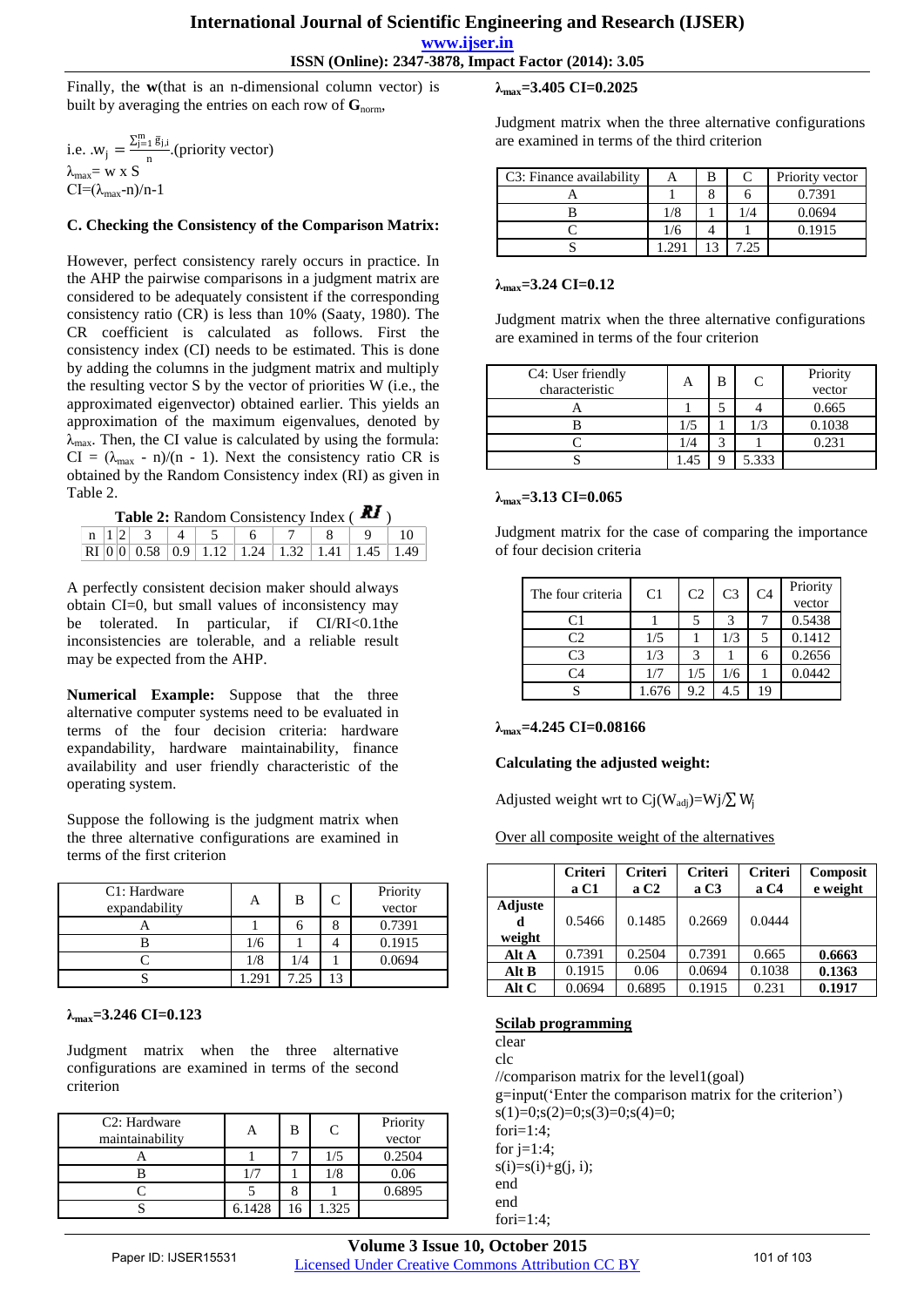## **International Journal of Scientific Engineering and Research (IJSER)**

**www.ijser.in**

**ISSN (Online): 2347-3878, Impact Factor (2014): 3.05**

for  $i=1:4$ ;  $g(j, i)=g(j, i)/s(i);$ end end  $wg(1)=0;wg(2)=0;wg(3)=0;wg(4)=0;$ fori=1:4; for  $i=1:4$ ;  $wg(i)=wg(i)+g(i, j);$ end  $wg(i)=wg(i)/4;$ end lambdamax=wg(1)\*s(1)+wg(2)\*s(2)+wg(3)\*s(3)+wg(4)\*s( 4); CI=(lambdamax-4)/3; CR=CI/0.9; printf('\nlambdamax at level 1 %f', lambdamax) printf('\nconsistency ratio for comparison of the factors wrt goal is %f', CR) //comparison matrix for level2(with respect to the factor A xa=[1 6 8;1/6 1 4;1/8 1/4 1];  $sa(1)=0; sa(2)=0; sa(3)=0;$ fori $=1:3$ ; for  $j=1:3$ ;  $sa(i)=sa(i)+xa(i, i);$ end end fori $=1:3$ : for  $j=1:3$ ;  $xa(i, i)=xa(i, i)/sa(i);$ end end wa(1)=0;wa(2)=0;wa(3)=0; fori=1:3; for  $i=1:3$ ;  $wa(i)=wa(i)+xa(i, j);$ end  $wa(i)=wa(i)/3;$ end lambdamax=wa(1)\*sa(1)+wa(2)\*sa(2)+wa(3)\*sa(3); CI=(lambdamax-3)/2; CR=CI/0.58; printf('\nlambdamax at level 2 for the wrt factor A %f', lambdamax) printf('\nconsistency ratio for comparison of the factors wrt factor A is %f', CR) //comparison matrix for level2(with respect to the factor B xb=[1 7 1/5;1/7 1 1/8;5 8 1];  $sb(1)=0;sb(2)=0;sb(3)=0;$ fori $=1:3$ : for  $i=1:3$ :  $sb(i)=sb(i)+xb(i, i);$ end end fori $=1:3$ ; for  $j=1:3$ ;  $xb(j, i)=xb(j, i)/sb(i);$ end end  $wb(1)=0;wb(2)=0;wb(3)=0;$ fori $=1:3$ ; for  $i=1:3$ ;  $wb(i)=wb(i)+xb(i, j);$ 

end  $wb(i)=wb(i)/3;$ end  $lambdamax=wb(1)*sb(1)+wb(2)*sb(2)+wb(3)*sb(3)$ CI=(lambdamax-3)/2; CR=CI/0.58; printf('\nlambdamax at level 2 for the wrt factor B %f', lambdamax) printf('\nconsistency ratio for comparison of the factors wrt factor B is %f', CR) xc=[1 8 6;1/8 1 1/4;1/6 4 1];  $\text{sc}(1)=0$ ; $\text{sc}(2)=0$ ; $\text{sc}(3)=0$ ; fori $=1:3$ : for  $j=1:3$ ;  $\text{sc}(i)=\text{sc}(i)+\text{xc}(i, i);$ end end fori=1:3; for  $j=1:3$ ;  $xc(i, i)=xc(i, i)/sc(i);$ end end  $wc(1)=0;wc(2)=0;wc(3)=0;$ fori $=1:3$ : for  $j=1:3$ ;  $wc(i)=wc(i)+xc(i, i);$ end  $wc(i)=wc(i)/3$ ; end lambdamax=wc(1)\*sc(1)+wc(2)\*sc(2)+wc(3)\*sc(3) CI=(lambdamax-3)/2 CR=CI/0.58 xd=[1 5 4;1/5 1 1/3;1/4 3 1];  $sd(1)=0; sd(2)=0; sd(3)=0;$ for $i=1:3$ : for  $j=1:3$ ;  $sd(i)=sd(i)+xd(j, i);$ end end fori=1:3; for  $j=1:3$ ;  $xd(j, i)=xd(j, i)/sd(i);$ end end wd(1)=0;wd(2)=0;wd(3)=0; fori=1:3; for  $j=1:3$ ;  $wd(i)=wd(i)+xd(i, i);$ end  $wd(i)=wd(i)/3;$ end  $lambda = wd(1)*sd(1)+wd(2)*sd(2)+wd(3)*sd(3)$ CI=(lambdamax-3)/2 CR=CI/0.58 disp(CR)  $\text{adjwa}=wg(1)/(wg(1)+wg(2)+wg(3)+wg(4))$  $adjwb=wg(2)/(wg(1)+wg(2)+wg(3)+wg(4))$  $\text{adjwc} = \frac{wg(3)}{(wg(1) + wg(2) + wg(3) + wg(4))}$  $\text{adjwd}=wg(4)/(wg(1)+wg(2)+wg(3)+wg(4))$  $x=$ adjwa\*wa $(1)+$ adjwb\*wb $(1)+$ adjwc\*wc $(1)+$ adjwd\*wd $(1)$ y=adjwa\*wa(2)+adjwb\*wb(2)+adjwc\*wc(2)+adjwd\*wd(2)  $z = \text{adjwa}^* \cdot \text{wal}(\text{adj} \cdot \text{vol}(\text{adj}) + \text{adj} \cdot \text{vol}(\text{adj}) + \text{adj} \cdot \text{vol}(\text{adj}) + \text{adj} \cdot \text{vol}(\text{adj}) + \text{adj} \cdot \text{vol}(\text{adj}) + \text{adj} \cdot \text{vol}(\text{adj}) + \text{adj} \cdot \text{vol}(\text{adj}) + \text{adj} \cdot \text{vol}(\text{adj}) + \text{adj} \cdot \text{vol}(\text{adj}) + \text{adj} \cdot \text{vol}(\text{adj}) + \text{adj} \cdot \text{vol}(\text{adj}) + \text{adj}$ printf('composite weight for A %f\n', x)